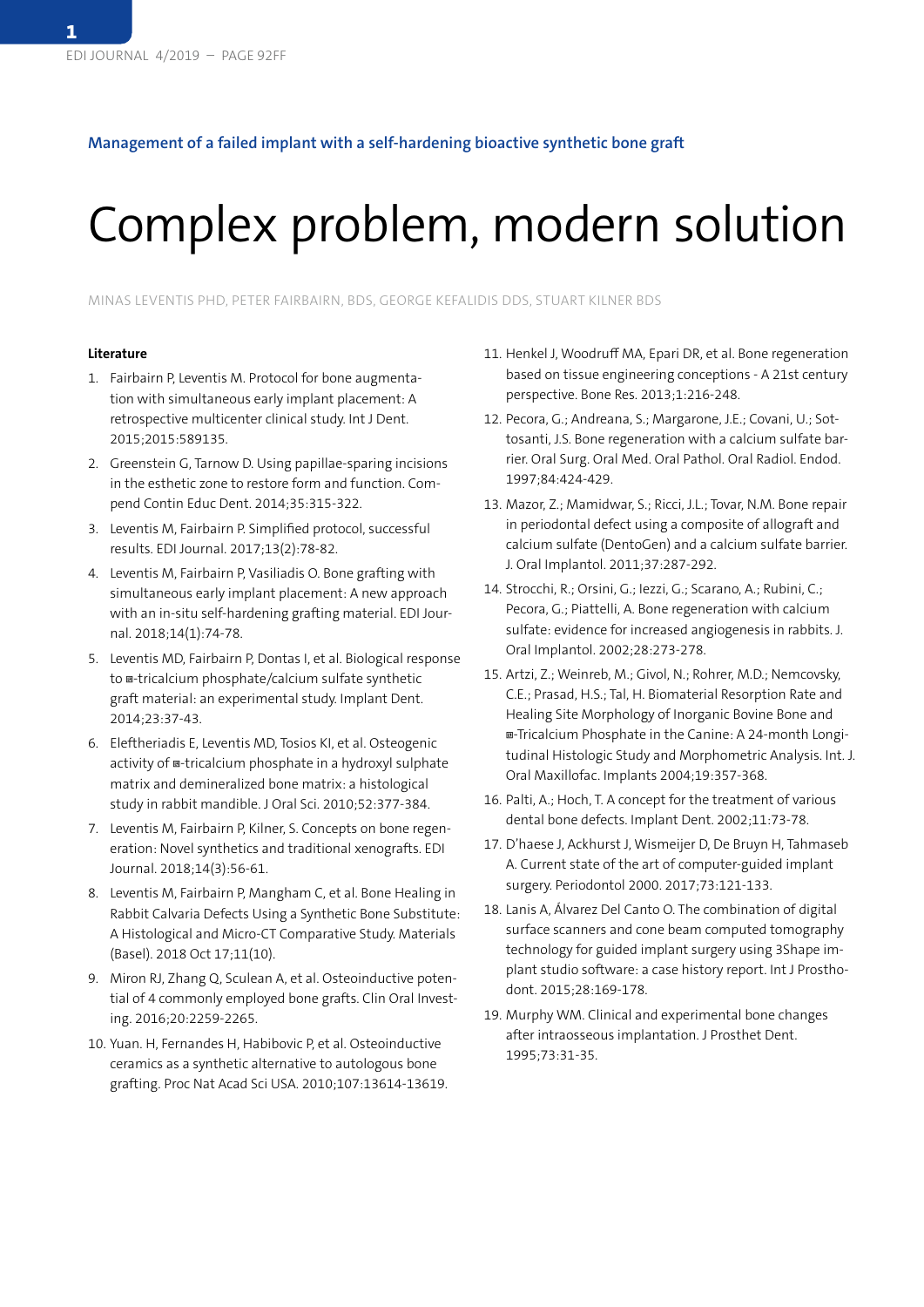$\overline{2}$ EDIJOURNAL 2/2018 - PAGE